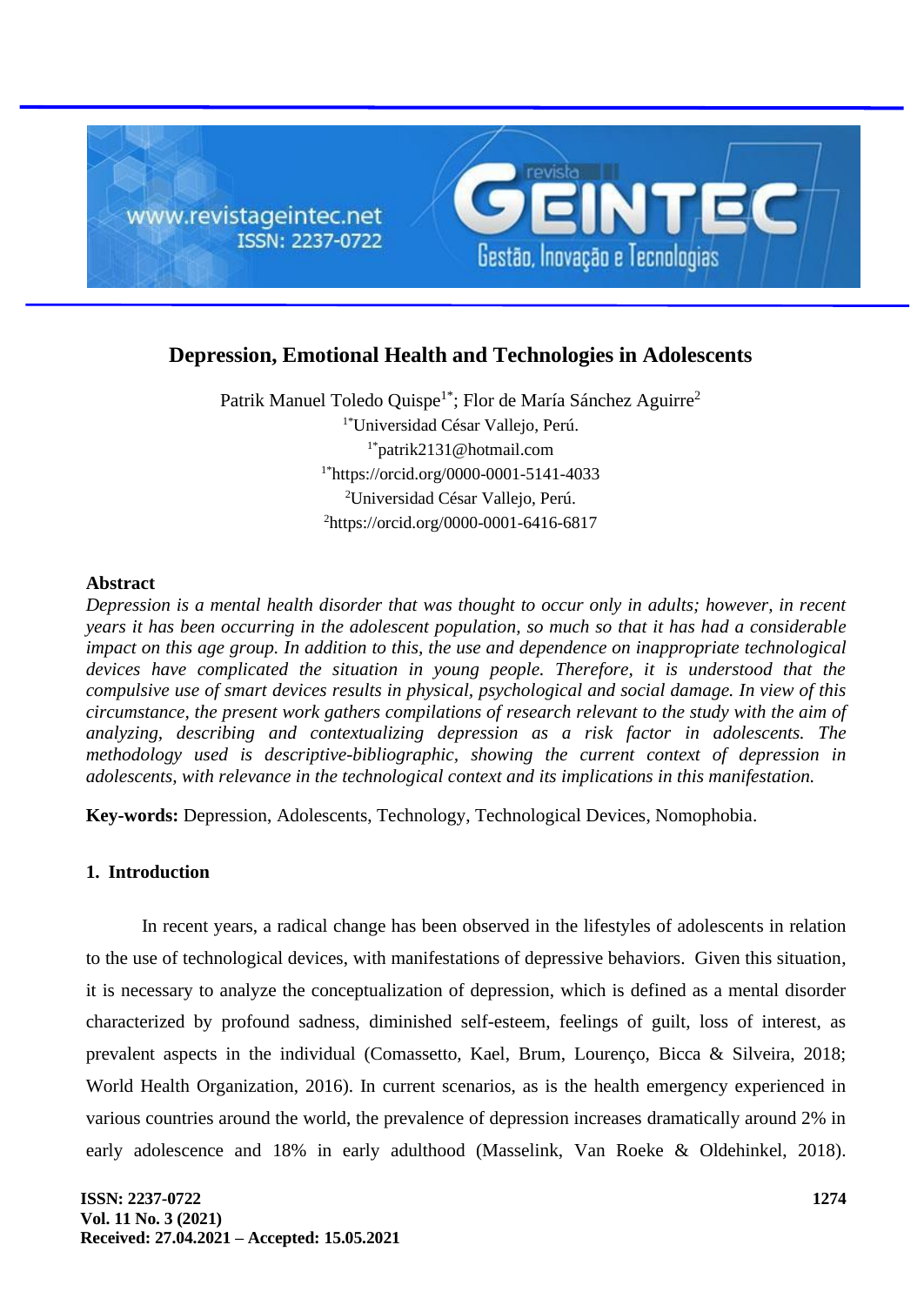Likewise, a study presented by WHO (2016) that collects the reports presented on depression, typified as a cause of mental disability in the world whose prognosis will be for the year 2030; in addition, it is found that depression reached the second position in the ranking of major diseases in 2020, affecting about 121 million people in the world, regardless of race or sex (Costa, Souza, Sant'Anna, Fagundes, Terra & Veloso, 2018). According to Dickerson, Feeny, Clarke, MacMillan & Lynch (2018); Larios, Laborde, Sanchez, Gaviria & Lastre (2017) mentioned that depression is a debilitating disorder that affects almost one in five young people during the adolescent stage and negatively influences many areas of people's lives. Therefore, depression is conceived as one of the problems of a mental nature that has a greater impact on the population and tends to be considered as one of the primary reasons for disability in youth.

Faced with this, the theoretical myth of depression estimated as an illness proper to adults in traditional theories, presents a new paradigm where the age group of adolescents and infants suffer from depressive states, as conceived by theorists Bennik, Nederhof, Ormel & Oldehinkel (2014), indicating that adolescence is a vulnerable period for the installation of depressive symptoms in the individual, due to the drastic changes and transitions that affect the physical, sexual, cognitive and emotional aspects, this stage should be conceived as a process of emotional reorganization. Likewise, mental health problems and mortality have increased among adolescents, especially girls, and these trends have implications for etiology and prevention. It should be specified, new emerging risk factors that need attention to decrease socio-emotional dependencies, depressions and suicide rates (Keyes, Gary, O'Malley, Hamilton & Schulenberg, 2019).

## **2. Depression and Adolescence**

Adolescence is the transition period between childhood and adulthood characterized by the need for social integration, the search for self-affirmation and individual independence, in addition, to the consolidation of sexual identity and conflicting emotions (Costa et al., 2018). Adolescence is a stage of instabilities and physical, socio-affective and behavioral changes, highlighted by an emotional responsiveness to stress and an increase in the so-called exploratory behaviors, which enhances the development of the individual, but can cause psychological problems if exceeded (Bermúdez, 2017). The transition to adolescence has been identified as a period of susceptibility to mental health problems, such as depression, which can have profound short- and long-term impacts on overall health and well-being (Conklin, Yao, & Richardson, 2018). On the other hand, the particular mention by Keyes et al. (2019) refers that depression is a multidimensional construct that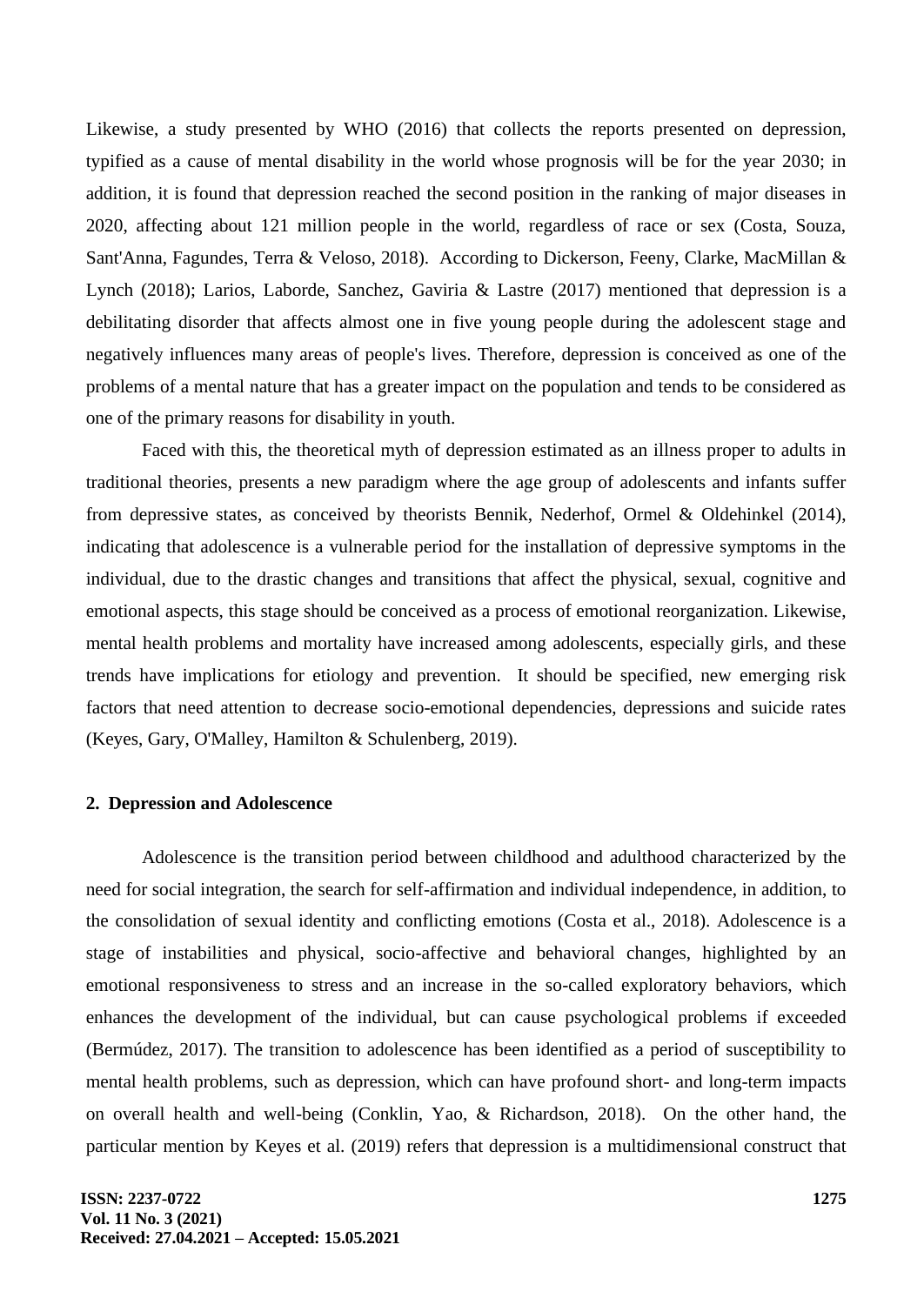includes a variety of symptoms characterized by mood-related changes in affect, behavior, cognition, as well as physiological changes, and is part of a broader constellation of experiences that constitute well-being.

Experiencing stages of depression in adolescence can disrupt important developmental processes which can have long-lasting sequelae on the individual's future socioeconomic status and relationships (Clayborne, Varin & Colman, 2019). According to Alzuri, Hernández & Calzada (2017), the particularities of depression in adolescence can be related, among other things, to mood inconstancies; sometimes it is usually disguised as irritability - aggressiveness, disobedience, confrontational states, drug dependence; facts that place the individual in a group at high risk of deriving in suicide, the latter being much more marked than in adults. According to Aburto, Díaz and López (2017), the problems of suicidal behavior in adolescents are related in greater proportion to poor communication among family members, a fact that has repercussions on non-identification and therefore depression in the youngest members. It is reaffirmed that depression is prevalent in adolescence, with conservative estimates indicating 13% of young people between the ages of 12 and 17 years, experiencing symptoms of a depressive episode in a period of one year (Conklin et al., 2018). Research estimates that a large proportion of those who experience depressive episodes in adolescence will go on to experience at least one recurrent episode in adulthood (Mullarkey, Marchetti & Beevers, 2019).

Globally, depressive disorders contribute a substantial degree of disease burden, and prioritizing the prevention and treatment of depression represents an important public health priority (Granrud, Steffenak & Theander, 2019). According to Ware et al. (2020), depression is a serious mental illness whose symptoms associated with depression are both behavioral (appetite, energy, and sleep) and cognitive (interests, mood, and concentration). Depression among adolescents has been a growing problem in recent decades and is a problem in various societies in the health sector (Mullarkey et al., 2019; Abebe, Frøyland, Bakken & von Soest, 2016; Espina, & Calvete, 2017). The number of adolescents who have experienced major depressive disorder in recent years is approximately 23%, from 2005 to 2014 (Mojtabai, Olfson, & Han, 2016). In adolescence, the main symptoms of depression appear, involving irritability, instability, mood swings and disinterest, as can be seen in Figure 1.

On the other hand, it should be noted that recently there was very little discussion about depression in children and adolescents, due to the false belief that these age groups, had nothing to worry about, or being sad and unmotivated or similar situations (Comassetto et al, 2018). If the individual has suffered from depression during his or her adolescent period, this predicament will be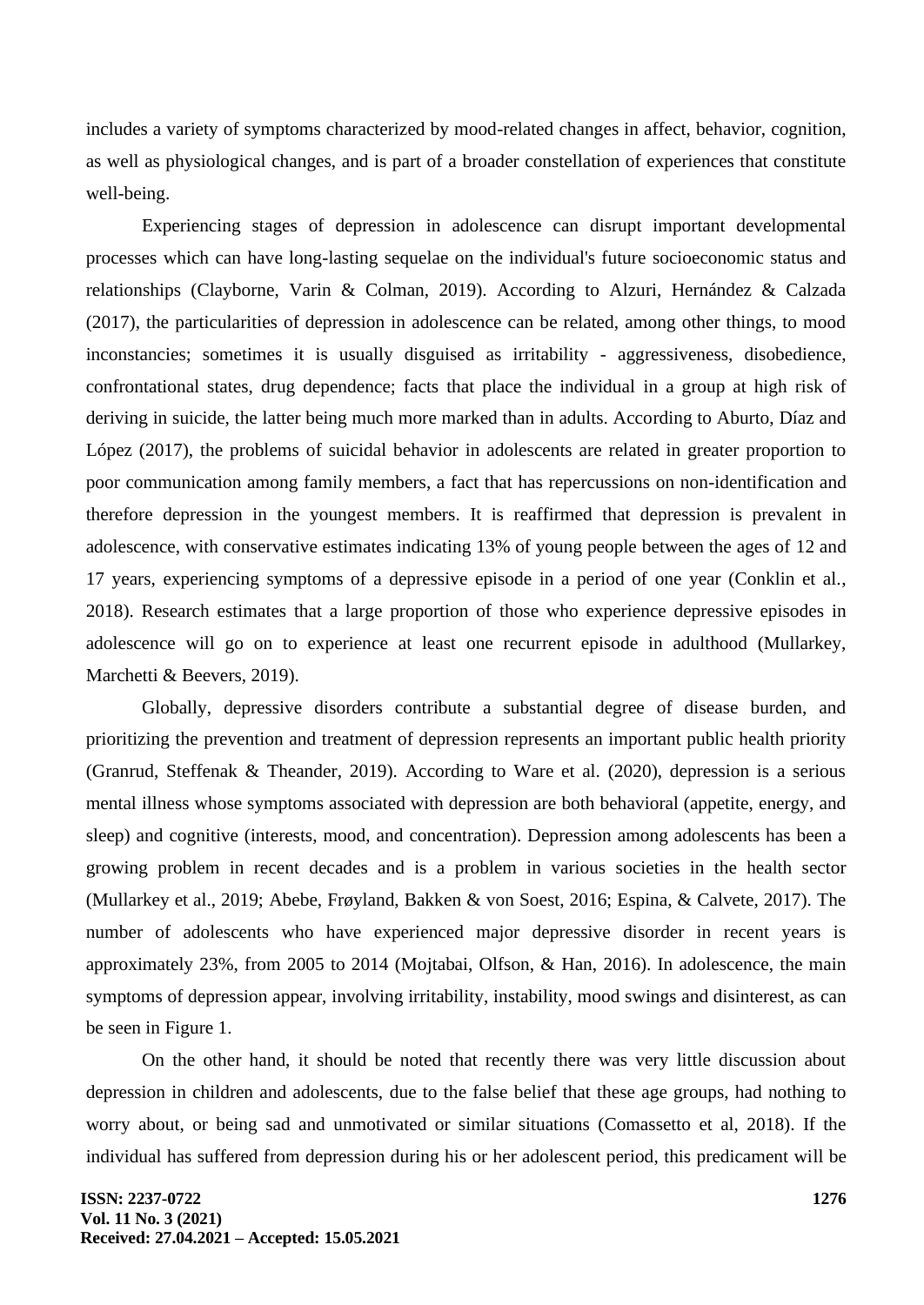carried over into adulthood, which will inexorably lead to a marked deterioration in quality of life and performance level; therefore, early detection of the condition and treatment is essential (Bermúdez, 2017). Adolescents experiencing depression have more costly and frequent physical health problems (Mullarkey et al., 2019). Depression in youth is common, more prevalent among young women, and is increasing in some countries; approximately 13% of young men and 17% of young women report depressed mood or a major depressive episode in recent years (Granrud et al., 2019; Conklin et al., 2018).

Adolescence is considered a key stage that will determine the maturity of the individual, on which the foundations of those habits aimed at maintaining a healthy state of balance that will prevent the onset of depression will be built (Gonzáles & Ato, 2019). It should be noted that 26% of cases of depression in adults began before the age of 18 years". (Gonzalez, Pineda & Gaxiola, 2018, n/p.), and according to researchers confirm the early onset of depressive situations. These early onset cases imply a greater possibility of generating a growing sequel of such problem. Trends over time in various aspects of depressive symptoms have received considerable attention in the literature over the years; however, they are not adequately understood (Keyes et al., 2019).





As stated by Vázquez & De Haro (2018), adolescents considered as a sensitive and vulnerable population on a global scale, often suffer from economic constraints, discrimination, depression, among other aspects that to some extent are triggers for suicide risk, which is considered a public health problem, with a third leading cause of death among adolescents and, on the other hand, is a determinant factor for mental disorders. Depressive symptomatology typically begins to emerge during the middle or late pubertal stages, particularly in young women (Clayborne et al., 2019;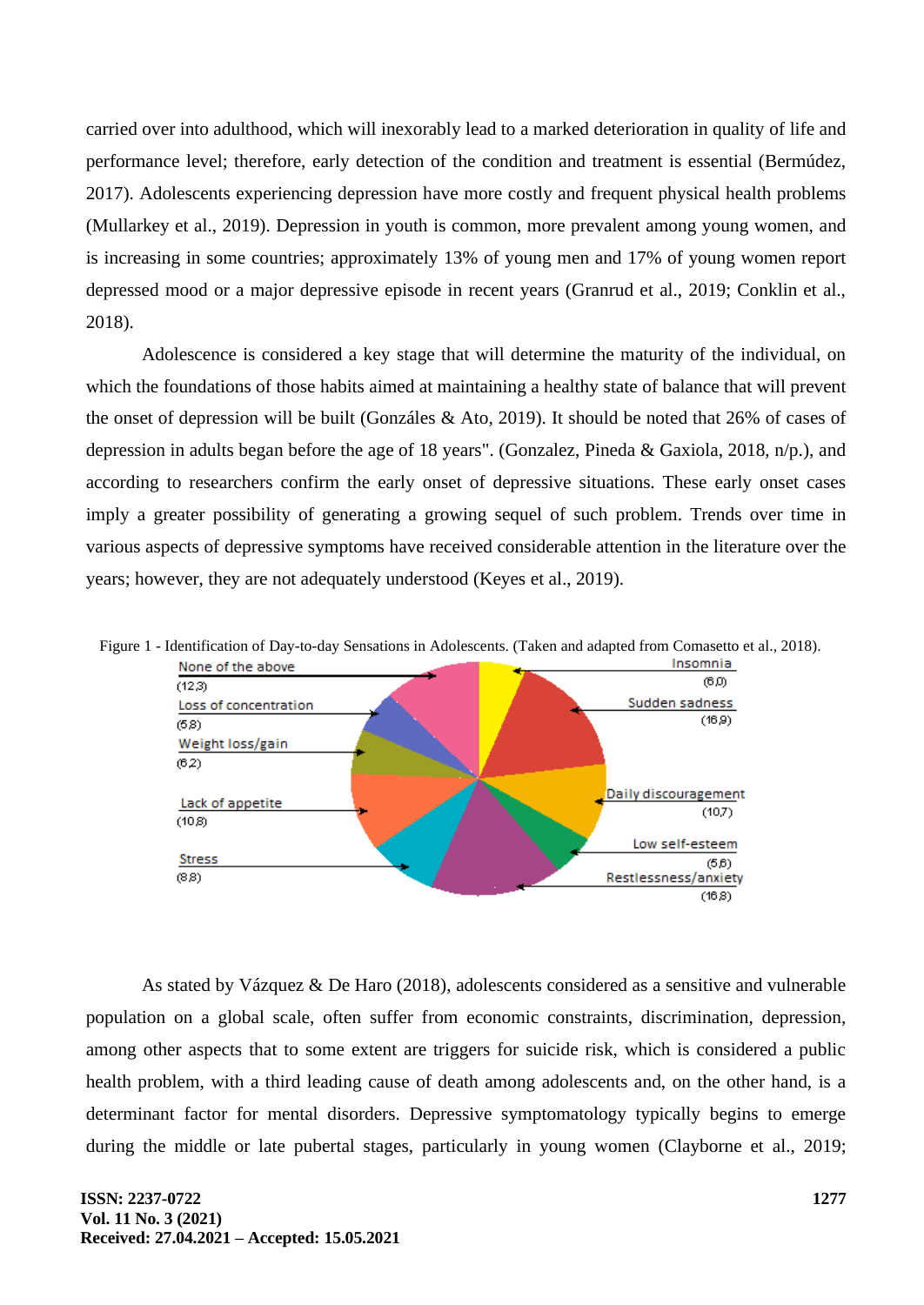Granrud et al., 2019; Comassetto et al., 2018; Conklin et al., 2018;). In addition, the experience of depressive symptomatology and disorders during adolescence may increase the risk of more severe outcomes in adulthood, including mental disorders and major depressive episodes and suicide attempt (Scott, Lewi & Marti, 2019).

A relevant aspect is to understand adolescent depression as a complex syndrome with different etiologies and treatment responses (Alzuri et al., 2017). Other authors stated that depression is one of the most prominent mental health disorders affecting adolescents, with an annual prevalence of four to five percentage points globally. (Scott et al., 2019). In agreement with Alzuri et al. (2017) indicated two groups of factors, mutually exclusive, that catalyze depression pictures namely: exogenous, proper to the environment and endogenous, manifested through the behaviors developed by the individual. Also, the cross-sectional analytical study conducted by Bustillos & Laguna (2018) with 160 adolescents in the city of Huanuco - Peru, showed that a high percentage suffered from depression due to associated factors such as the perception of a distorted body image and situations of family dysfunctionality.

## **3. Mood Aspects**

Depression in adolescents is often associated with some event that occurred in childhood, such as traumas, fears and anxieties (Comassetto et al., 2018). Depression is considered as one of the highly disabling disorders as its impact can have repercussions in various areas of individuals' lives and, in addition, it is twice more common in women than in men (García, Valencia, Hernández & Rocha, 2017). As expressed by Bermúdez (2017) the subjective feeling of emotional discomfort could be related to a marked increase in anxiety levels, as well as depression and with it a low selfesteem, annexing that such situations are linked to each other. According to the compilation made by García, Lacalle, Valbuena & Polain (2018) it has that currently anxiety and depression are the two psychic disorders of greater recurrence among children and adolescents. The relationship between depression and anxiety present depressive and anxiety symptomatology, which have experienced episodes of depression and anxiety at different times of their existence (Álvarez, Castillo & Moreno, 2019). According to Gonzáles & Ato (2019) proposed that there are differences between young people who present and do not present depressive states, whose differences are demonstrated in the adaptive and functional conditions of the psychological response to the context. In this regard, their proposal can be seen in Figure 2.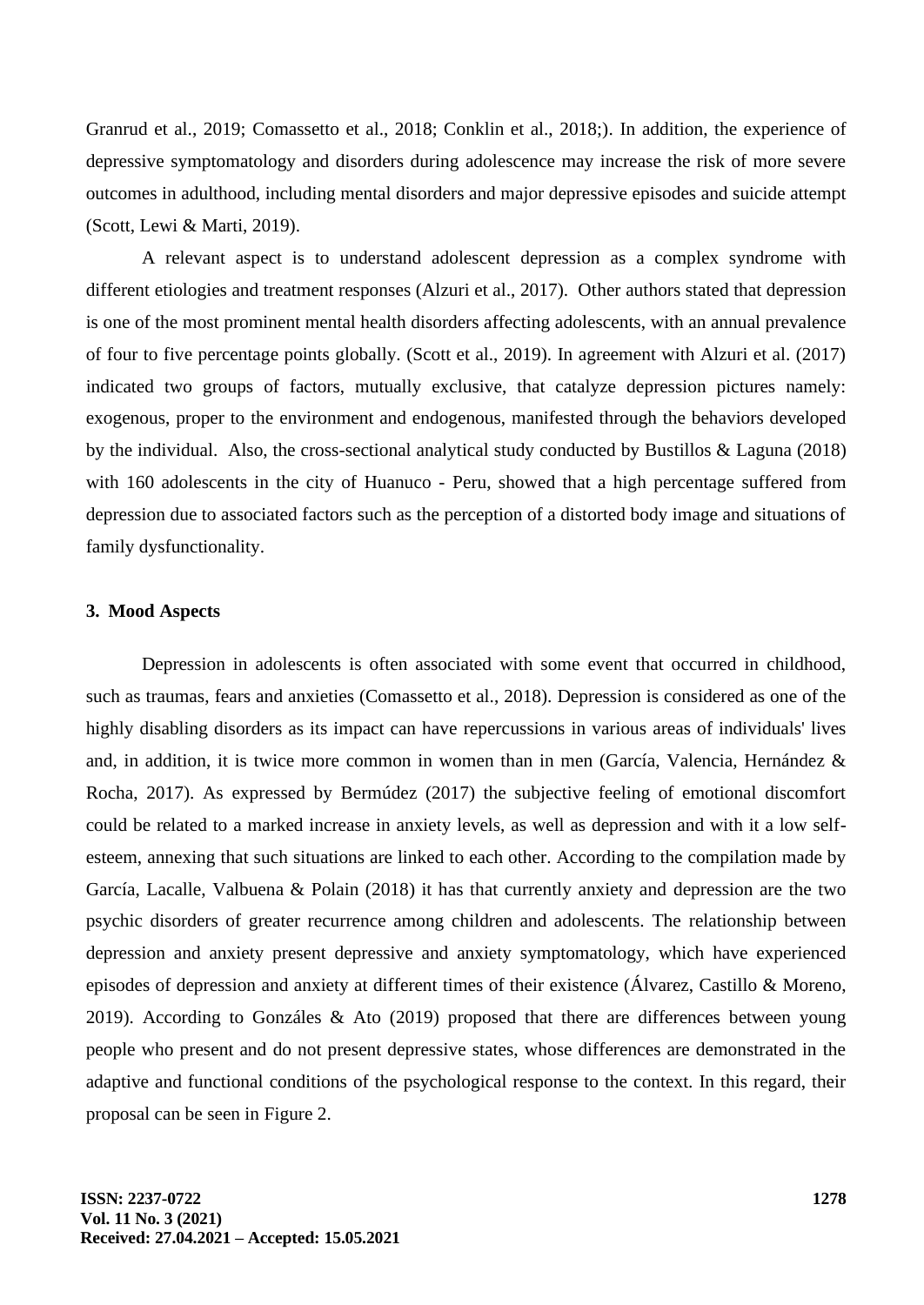



Likewise, Masselink et al. (2018) presented various research related to low self-esteem having as a consequence an increased likelihood of risk for developing depressive symptoms during adolescence; however, the mechanism underlying this association remains largely unknown. Several factors contribute to the increase in depressive symptoms during adolescence (Gonzales & Ato, 2019). Low self-esteem is held to be an important factor that increases vulnerability to depression (Orth, Robins, Meier & Conger, 2016; Bermudez, 2016). An impressive considerable amount of research has shown that low self-esteem and depressive symptoms often coexist among adolescents (Masselink et al., 2018; Sowislo & Orth 2013). Low self-esteem, therefore, appears to be a key factor that makes adolescents vulnerable to developing depressive symptoms. The association between selfesteem and depressive symptoms is particularly interesting to examine during adolescence, as selfesteem affects many of the developmental challenges adolescents face, such as identity formation and reshaping social relationships (Masselink et al., 2018). According to Clayborne et al. (2019) a growing body of research indicated that depressive symptoms are associated with family and economic conflicts, life habits, and difficulties in school. According to the aforementioned, those adolescents who lived in very troubled families were almost five times more likely to suffer from depressive symptoms. In addition, as a particular data, being female and being in a late stage of puberty, cohabiting in an environment with a high level of family conflict, is sensitive to be associated with depressive symptoms (Clayborne et al., 2019).

For Ortega, Muros, Palomares, Martín & Cepero (2015), to predict a possible symptomatology associated with depression, the aspect of self-esteem should be assumed as a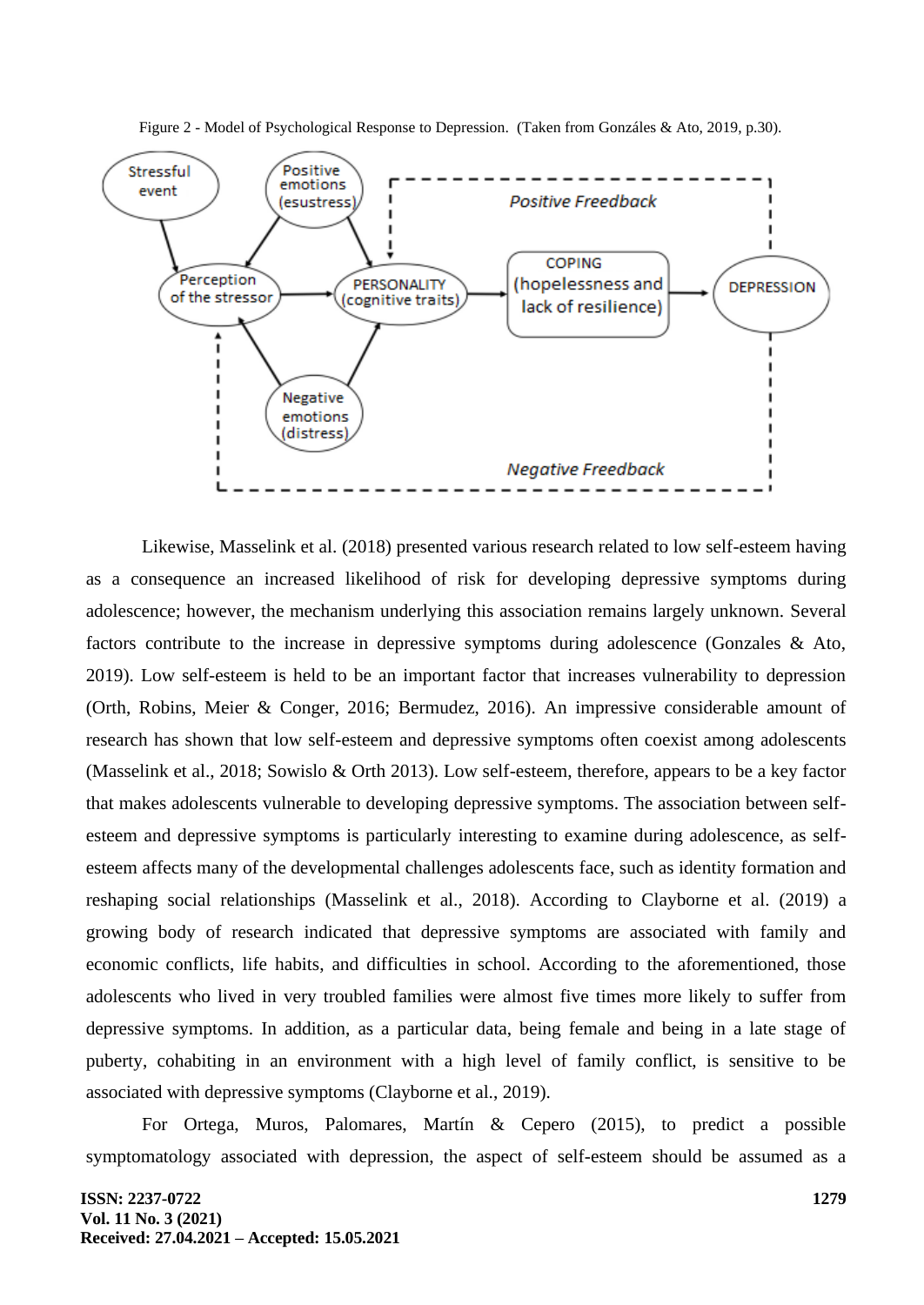transcendent factor. In addition, adolescents give priority to physical self-concept, which is highly significant since it has the ability to decisively influence their overall self-concept; therefore, pictures associated with overweight and/or increased body mass-volume usually generate dissatisfaction particularly in the female gender (Fernández, González, Contreras & Cuevas, 2015). On the other hand, it is worth mentioning the work done by Ocampo, Guerrero, Espín, Guerrero & Aguirre (2017), with 180 adolescent women whose ages ranged from 14 to 19 years, from the city of Quito; in order to associate a crucial aspect that is physical appearance in terms of obesity and body mass with depressive symptoms, concluding that there was a significant relationship between symptoms associated with depression and overweight in adolescents.

As reported by Twenge (2020) during the period 2011 to 2018, rates of adolescent depression in the U.S., increased by at least 60%, being much higher for girls as shown in Figures 3 and 4.



Percentage of U.S. 8th, 10th, and 12th graders with high depressive symptoms, by gender. (Adapted from Twenge, 2020).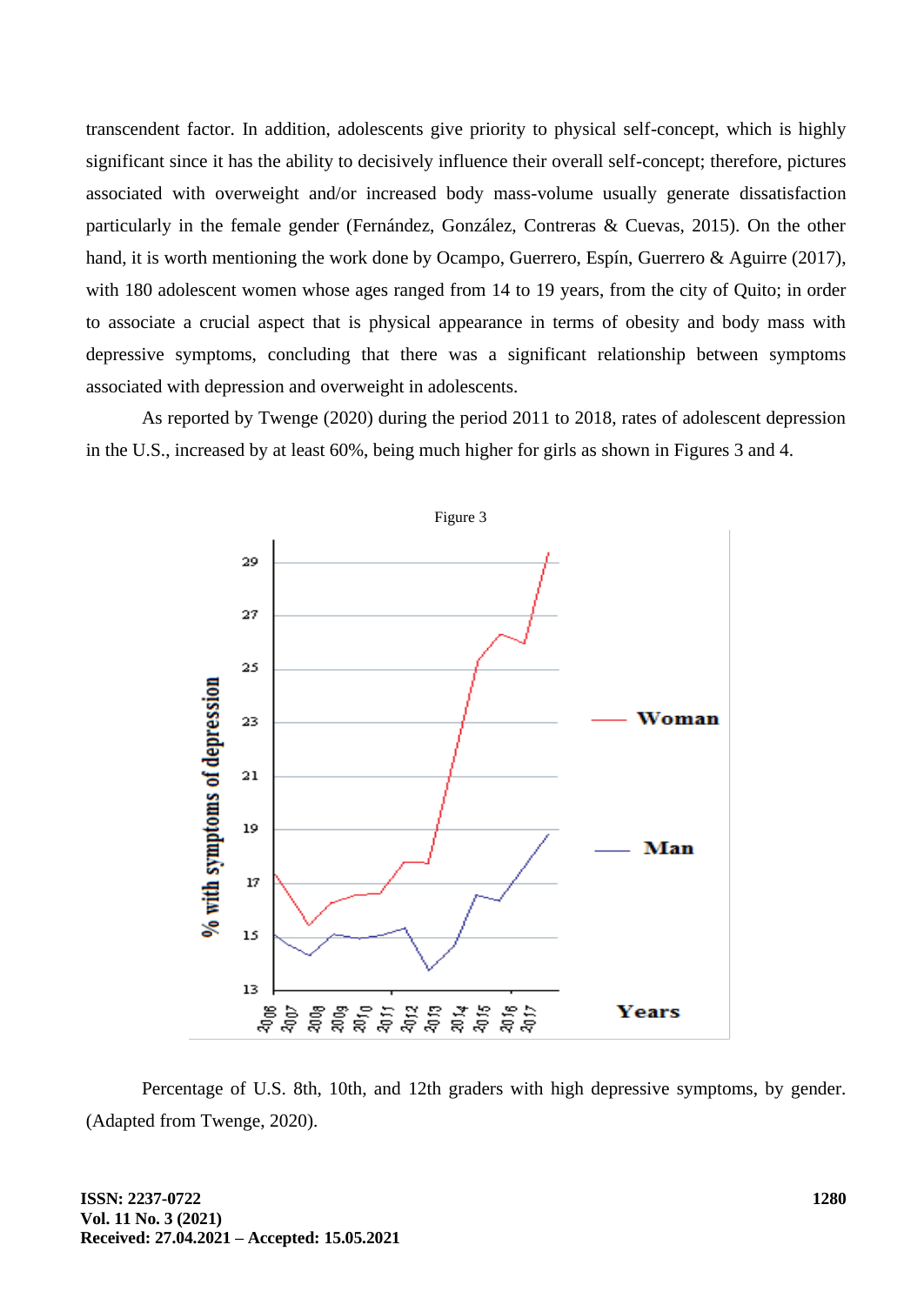

Major depressive episode in the past 12 months, by age group and sex, U.S. National Survey on Drug Use and Health, 2009-2017 (Adapted from Twenge, 2020).

According to work by Keyes et al. (2019), depressive symptoms are perceived to be increasing among adolescents, especially among girls, consistent with the increase in depression and suicide for the North American case. The population variation in psychiatric disorder symptoms highlights the importance of current environmental determinants of psychiatric disorder risk and provides evidence of emerging risk factors that may be shaping a new and concerning trend in adolescent mental health. According to the cited authors depressive symptoms are increasing among U.S. students aged 13 to 18 years as of 2018 (as can be seen in Figure 5), with the largest increases occurring among girls since 2012. That conclusion is based on national trends among adolescents from the years 1991 to 2018, using annual cross-sectional self-assessment, of nearly half a million adolescents with consistent sampling frames and measurement of depressive symptoms. Such findings are consistent with two other national adolescent data sources, both of which have documented substantial and significant increases in depression and suicidal behavior, beginning around 2012, and affecting girls more than boys.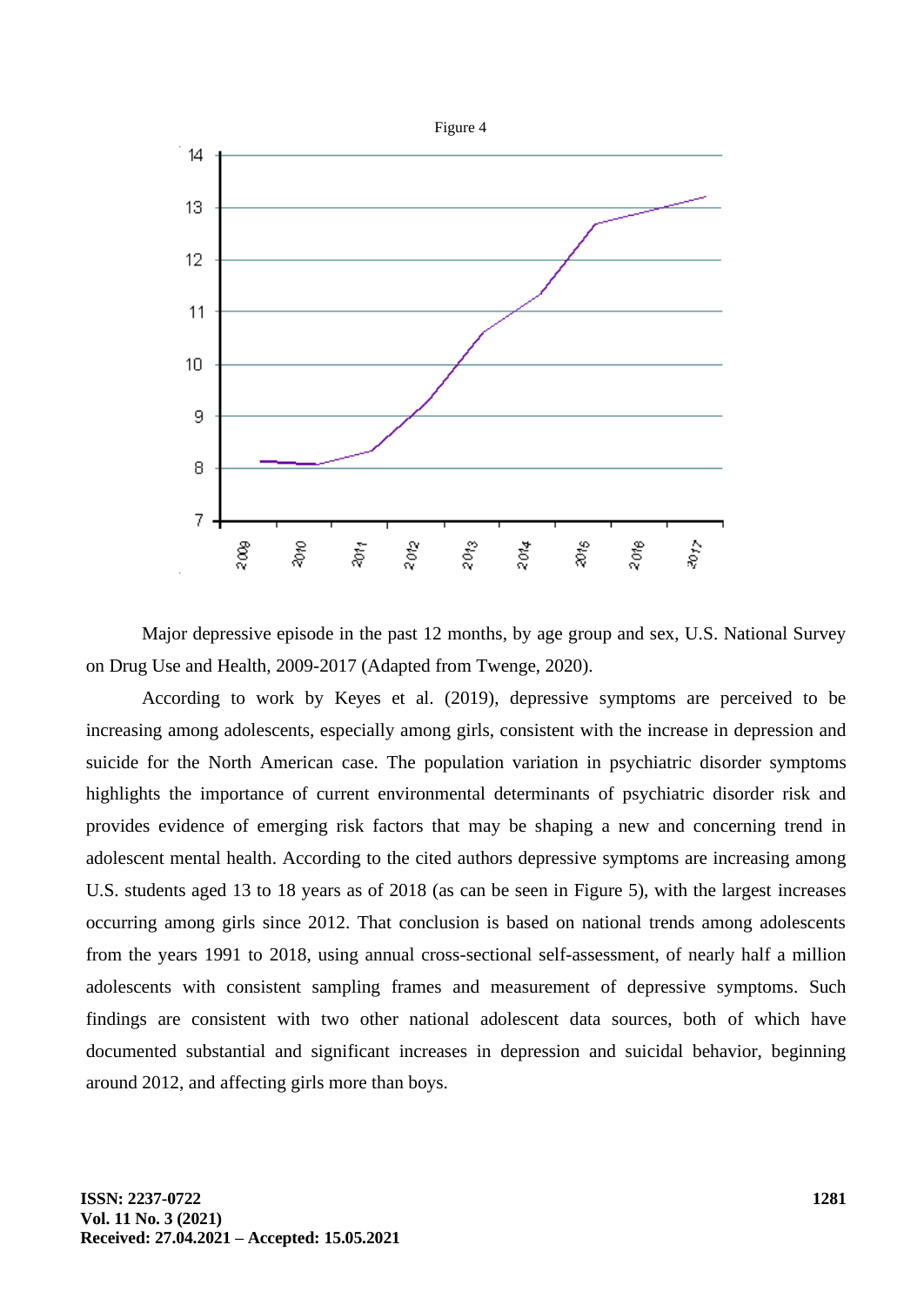

Figure 5 - Effects of Age, Period, and Cohort on Symptoms of Depressive affect among 13- to 18-year-olds in the U.S., 1991-2018 [taken and adapted from Keyes et al., 2019].

Within the broad and diverse spectrum associated with depression, the work of Conklin et al. (2019) on the comorbidity of depression and insufficient sleep is worth mentioning; as, according to the researchers, much of the evidence on the sleep-depression nexus is composed of cross-sectional studies, and there is scant research on the direction of this relationship. Thus the prospective study demonstrated a strong, gender-specific link between cumulative sleep deprivation and increased depression, where chronic sleep deprivation was associated with a greater increase in depressive symptoms among young women only, in an adolescent population comprised of 3170 Canadian British Columbia students whose ages ranged from 13 to 18 years, confirming the importance of young people getting at least 8 hours of sleep per night as recommended by the American Academy of Sleep Medicine for children aged 13 to 18 years; the study corroborates that sleep is a modifiable behavior and important in future health promotion efforts aimed at preventing depressive symptomatology since adolescent depression predicts the frequency and severity of depression in adulthood.

#### **4. Depression and New Technologies**

According to the review conducted by Yildiz (2019) there are several theoretical positions that try to explain about technological disorders and the use of Smartphone (smartphones); such as behaviorism, which assumes that behavioral disorders generated by the use of technology consider it as a learned behavior, focused on the stimulus-response-reinforcement principle; so they explain that addictive behavior, like any other learned behavior, tends to be changeable. On the other hand, the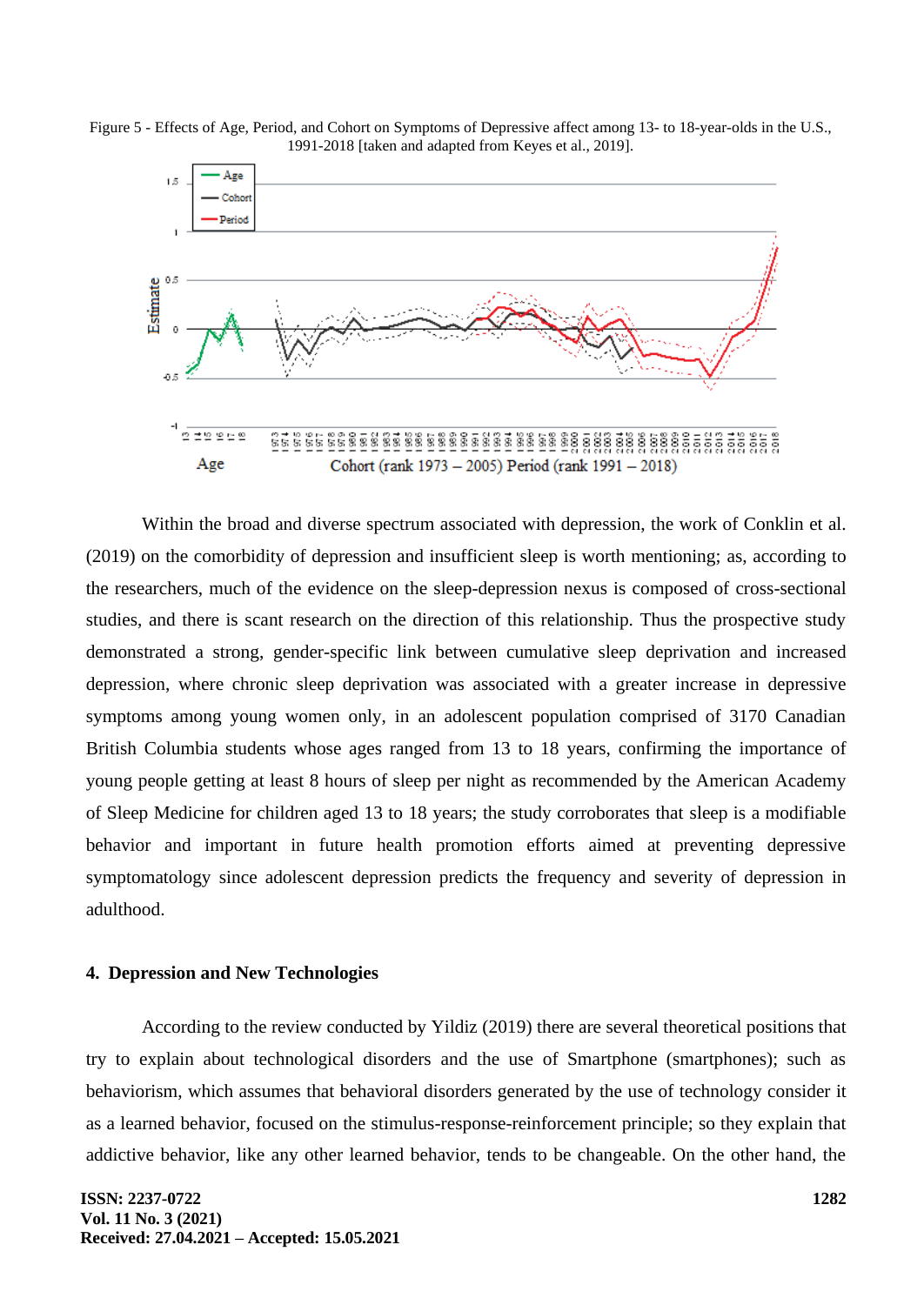psychodynamic position explains that Smartphone use disorder is a form of escape that the individual possesses from negative emotions; due to the sociocultural tendency that considers Smartphone use disorder as a product of social culture. On the other hand, cognitive theory explains that Smartphone use disorder is a product of distorted ideas and schemes assumed by the individual. Finally, it is currently assumed that Smartphone use disorder is produced by a combination of personal, cultural, social, environmental and emotional factors.

On the other hand, it is worth mentioning what is reported by the work of Ting & Chen (2020) who have stated that despite knowing about the excessive use of Smartphones, it is not currently recognized as a formal clinical disorder within the Diagnostic and Statistical Manual of Mental Disorders (DSM-5) or in the International Classification of Diseases (ICD-10), since various behavioral aspects often share certain similarities with other recognized behavioral addictions. Due to the problems generated as a result of smartphone dependence, the term nomophobia has been generated, which according to Louragli, Ahami, Mammad & Lamrani (2018) can be understood as the level of fear of not having the mobile device; whereby it can also be endorsed as the degree of anxiety generated by the lack of connectivity through the smartphone (Lachmann, et al. 2018).

Smartphone devices have the potential to influence individual's behavior due to its specific features and functions as it is small enough to accompany the user in almost all situations, offers a wide range of diverse functions and its environment allows easy employment (Ting & & & Chen, 2020; Wang et al, 2019; Lachmann, et al. 2018). Adolescents with low academic achievement are assumed to use their smartphone at levels such that they are considered disorders to get rid of negative situations (Yildiz, 2019). There is no doubt that the features exhibited by smartphones, enable multitasking and maintaining a connectivity status, so the mobile device has the potential to conveniently integrate with the individual's daily life. On the other hand, the proximity and convenience with such devices tends to increase the risk of overuse, which over time could lead to addictive behavior (Lachmann et al., 2018). For example, Want et al. (2018) stated that problematic smartphone use leads to psychosocial disturbances in which some individuals in which they answer text messages, watch some video or social networks, while walking, driving or chatting.

The compulsive use of mobile devices tends to be considered as a form of human-machine addiction which is characterized by a behavioral pattern equivalent to internet addiction or substance addictions; however, it is possible that the symptomatology of the problematic use of smartphones may not be perceived immediately or may be different according to the context and the technological level of the devices (Ting & Chen, 2020).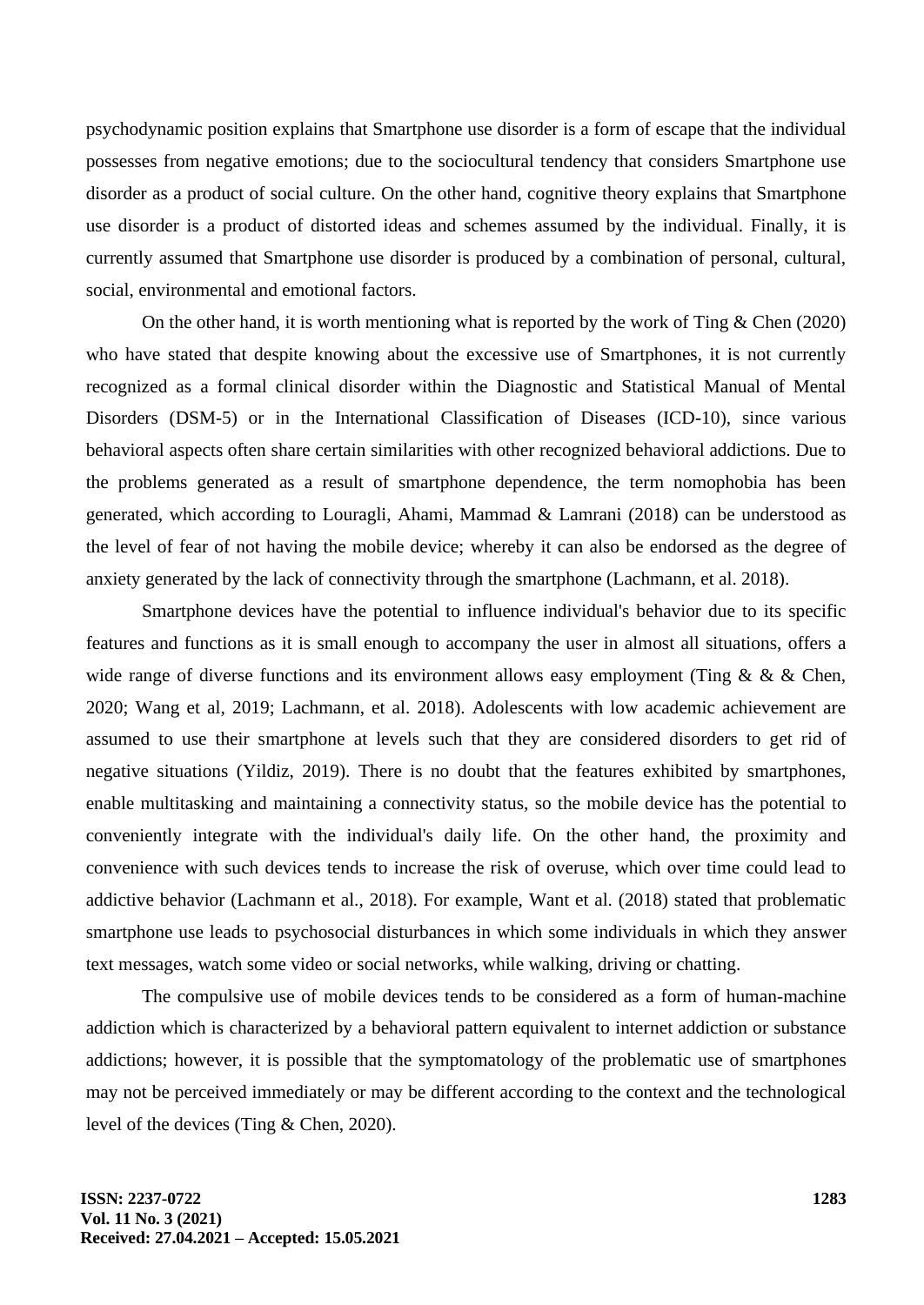As studied by Twenge (2020), in the North American case a sudden increase in depression occurred between 2011 and 2018, which according to his appreciation the cause must be something that appeared or strengthened in the early 2010 and continued to grow. Such events were related to technology, Smarphone employment, social networks, cyberbullying, and similar situations that round the field of connectivity and internet. As estimated by Scott et al. (2019), symptoms of depression that emerge during adolescence are likely to reappear throughout life if not adequately addressed, and consequently may result in increased suicidal tendencies, as well as academic and interpersonal concerns. In this regard, such correlation can be seen in the graph detailing that between the years 2011 and 2017-18, rates of adolescent depression in the U.S. Increased by at least 60%, with a strong trend among girls.

As reported by Twenge, Spitzburg & Campbell (2019) has it that the shifts of adolescents' free time towards technology and away from direct social interaction, affects the daily lives of most adolescents, suggesting that such aspect should have a greater influence on personal mental health. According to Twenge (2020) the use of social networks affects adolescents of these times at the group level, as they will suffer exclusion in their interaction and with it generate frustration and unhappiness, so the mental health of many adolescents, not only regular users of social networks, may be affected over time as the cultural patterns of adolescents' social life change. On the other hand, it is worth mentioning the position of Lachmann, Sindermann, Sariyska, Luo, and Melchers, Becker & Montag (2018), who assume that it is the internet and social networks that have a transcendent role on the development in the excessive employment/dependence of Smartphones, as the internet and social networks were involved with each other through connectivity.

As stated by Ellis (2019), understanding how people use technology remains important, especially when measuring the impact this could have on individuals and society. Such an aspect has resulted in the emergence of nomophobia. As a novel technology that combines the Internet and communication, smartphones have become an essential part of everyday life. The number of Smartphone users has increased rapidly worldwide, with Asia and Europe showing the highest number of users (Kim, Park, Kim, Kim, Pan, Lee & McIntyre, 2019). According to Jin, Suh & Gweon (2019) it is known that with the increasing popularity of Smartphone among adolescents, there is a concern that their excessive and habitual use may lead to smartphone addiction that causes psychological and physical difficulties. According to Wang, Liu, Zhao, Yang, Zhang, Chu, Wange, Zeng & Lei (2019), recent research evidences that problematic smartphone use is a risk factor for individual depression; however, little is known about the mediating and moderating mechanisms underlying this relationship.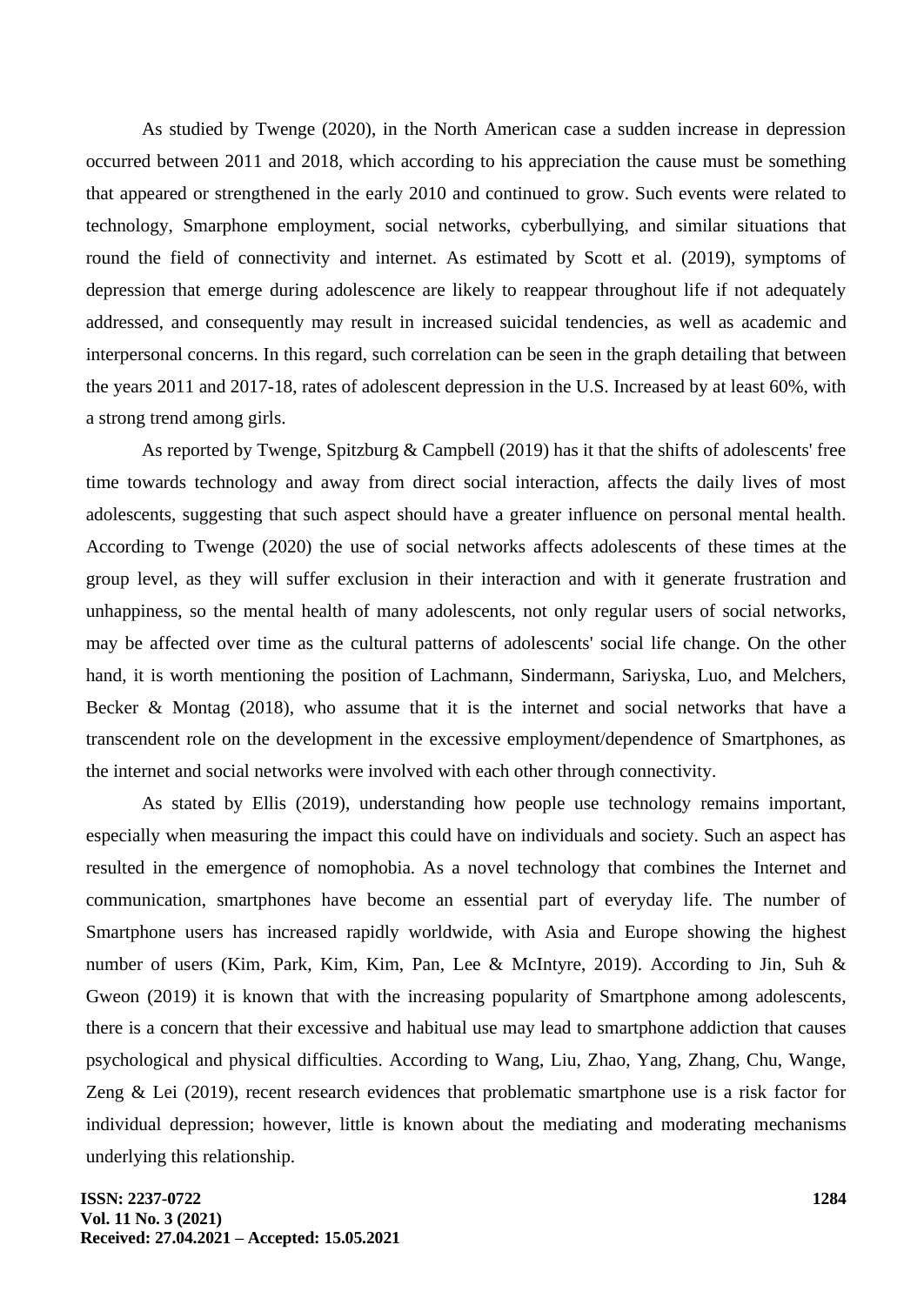If we consider promising and reliable strategies, we can turn to the study by Ware et al. (2020) who explored the feasibility of predicting by machine learning all major categories of depressive symptoms using smartphone data; for which they opted for two types of Smartphone data, one collected passively from Smartphones (via an application running on the mobile devices) that allowed data collection (e.g., location, activity, phone usage) and the other collected from the University of Connecticut Wifi network support (which does not require direct data capture on the phones), on the basis of which they built a family of machine learning-based models for prediction. Both scenarios require no effort on the part of users and can provide an objective assessment of depressive symptoms. Using smartphone data collected from 182 college students in a two-phase study, our results demonstrate that smartphone data can be used to predict behavioral and cognitive symptoms effectively, with an F1 score as high as 0.86. Our study takes a significant step forward over existing studies that only focus on predicting general depression status (i.e., whether one is depressed or not).

#### **5. Conclusions**

The transition from child to adolescent brings many challenges and pressures, including physical and emotional changes associated with maturation, increasing academic expectations, and social transformation. Adolescence is a period of increased autonomy that can influence adolescent health (McLeod, Horwood & Fergusson, 2016. This is a normal but challenging development, and can make adolescents more vulnerable to symptoms of depression, especially girls (Granrud et al., 2019).

Since the home is the zone of influence where we receive our first contacts with society, such a place should provide support and care, so that relationships of trust and security can be strengthened in adolescents. Difficulties usually arise in the course of the individual's life and it is when the role of the family is the breaking point for the development or attenuation of depression.

As it is a disease that is not detected through clinical tests, it is necessary for parents to observe the child's daily behavior. Treatment with a psychologist at an early age is a measure that helps to combat this disorder. Thus, the diagnosis is made early and the likelihood of effective treatment increases considerably.

Social problems seem to function as a direct mediating agent between self-esteem and depressive symptoms (Masselink et al., 2018). Due to the boom in the use of smartphones and their annexation to the way of life, as well as their association with various pathologies; Yildiz (2019) recommended developing viable mechanisms that tend to concretize prevention actions against the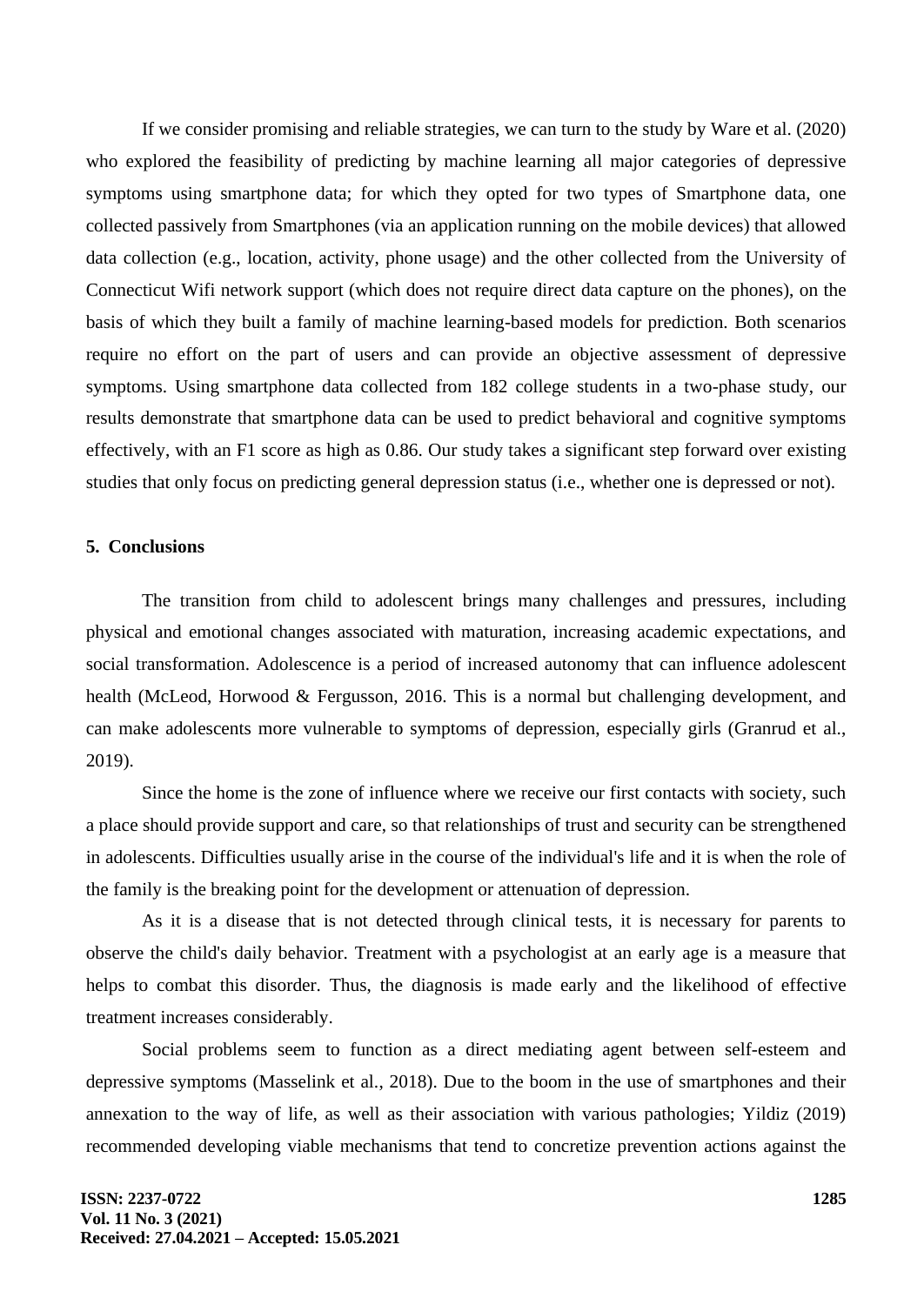intense and uncontrolled use of Smartphones. Currently, a huge number of individuals spend a considerable amount of time employing Smartphones, a fact that according to Yildiz (2019) assumes it as a cause that derives in some symptomatologies of physical type, generation of good and bad feelings; as well as situations of pathological addiction, depression, symptoms such as fear-anxiety, productivity and low academic performance.

The results obtained by Masselink et al. (2018) showed that low self-esteem may make early adolescents more vulnerable to develop depressive symptoms in late adolescence and early adulthood, whereas young adolescents who experience low self-esteem are certainly not predisposed to experience depressive symptoms during development into adulthood. Research on depressive symptoms in adolescents is relevant to the extent that they can propose effective prevention, early detection, assessment, and intervention alternatives for the management of such a clinical condition in an age group that has been shown to be vulnerable to it (Costa et al. 2018).

A novel proposal is the one proposed by Mullarkey et al. (2019) about being able to analyze the symptoms of depression from the perspective of network analysis, a proposal by which it is possible to go beyond the current average level of symptoms and understand which symptoms may be particularly central to experiencing depression. The basis of such a proposal lies in the fact that symptoms are not outcome factors of an underlying disease, because the symptoms and the associations between them are the disease itself, being in this case the cases of depression. Their results shown were robust to tests of stability and precision and provide a novel framework for understanding adolescent depression.

We agree with Clayborne et al.'s (2019) proposal in the momentous aspect that future research should continue to expand the available literature on outcomes, but over the long term, on adolescent depression. This should, to the extent possible, include consideration of possible confounders or effect modifiers, including gender, socioeconomic status, comorbid conditions, and recurrence of depression; examining the level of impact of childhood learning or social difficulties on psychosocial outcomes and how depression has the potential to influence these relationships; and being able to follow up to weight estimates of the impacts of depression on psychosocial outcomes into adulthood.

## **References**

Abebe, D.S., Frøyland, L.R., Bakken, A., & von Soest, T. (2016). Municipal-level differences in depressive symptoms among adolescents in Norway: Results from the cross-national Ungdata study. *Scandinavian Journal of Public Health, 44*(1), 47-54. doi:10.1177/1403494815604764.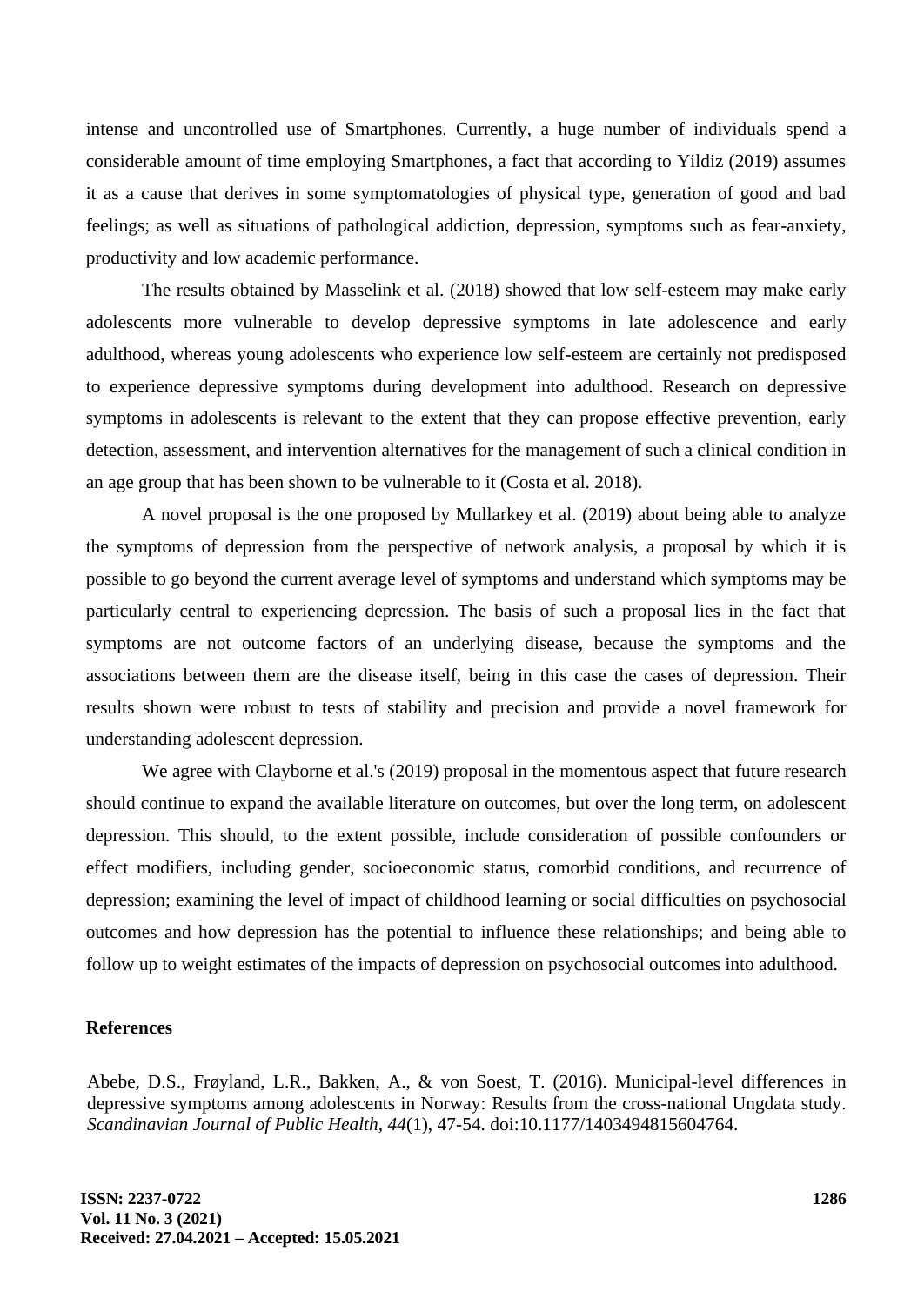Aburto, C.A., Díaz, K. & López, P. (2017). Suicidal ideation in rural adolescents: parenting style and psychological well-being. *Revista Colombiana de Enfermería, 15*(12), 50-61. http://dx.doi.org/10.18270/rce.v15i12.2136.

Álvarez, O., Castillo, I., & Moreno-Pellicer, R. (2019). Transformational Parenting Style, Autonomy Support, and their Implications for Adolescent Athletes' Burnout. *Psychosocial Intervention, 28*(2), 91-100. http://doi.org/10.5093/pi2019a7.

Alzuri-Falcato, M, Hernández-Muñoz, N., & Calzada-Urquiola, Y. (2017). Depression in adolescence: considerations necessary for diagnosis and treatment. *Revista Finlay, 7*(3), 152-154. https://bit.ly/3llcUGZ.

Bennik, E.C., Nederhof, E., Ormel, J., & Oldehinkel, A. J. (2014). Anhedonia and depressed mood in adolescence: course, stability,and reciprocal relation in the TRAILS study. *European Child andAdolescent Psychiatry, 23*(7), 579-586. doi:10.1007/s00787-013-0481-z.

Bermúdez, V.E. (2017). Anxiety, depression, stress and self-esteem in adolescence. Relationship, implications and consequences in private education. *Cuestiones Pedagógicas. Revista de Ciencias de la Educación*, (26), 37-52. http://dx.doi.org/10.12795/CP.

Bustillos-Cotrado, A., & Laguna-León, E. (2018). Depression and associated factors in adolescents at a school in the city of Huánuco, Peru. *Revista Peruana de Investigación en Salud, 2*(2), 10-15. https://doi.org/10.35839/repis.2.2.219.

Clayborne, Z.M., Varin, M., & Colman, I. (2019). Systematic review and meta-analysis: adolescent depression and long-term psychosocial outcomes. *Journal of the American Academy of Child & Adolescent Psychiatry, 58*(1), 72-79. https://doi.org/10.1016/j.jaac.2018.07.896.

Comassetto, M.E., Kael-Pinto, T., Brum-Prestes, E., Lourenço-Lopes, R. I., Bicca-Júnior, W. R., & Silveira-Antunes, N. (2018). Sintomas Depressivos: Causas e Efeitos em Jovens De Escolas De Sapucaia Do Sul. *Diências da Saúde, 15*(4), 1486-1492.

http://dx.doi.org/10.15536/thema.15.2018.1486-1492.988.

Conklin, A.I., Yao, C.A., & Richardson, C.G. (2018). Chronic sleep deprivation and gender-specific risk of depression in adolescents: a prospective population-based study. *BMC Public Health, 18*(1), 724. https://doi.org/10.1186/s12889-018-5656-6

Costa, I., Souza e Silva, N., Sant'Anna, D., Fagundes, M., Terra-Santos, M., & Veloso-Silva, R. (2018). Prevalence of depressive symptoms among adolescents from public schools. *Adolescence and Health, 15*(4), 27-35. https://bit.ly/31XpdBZ.

Dickerson, J.F., Feeny, D.H., Clarke, G.N., MacMillan, A.L., & Lynch, F.L. (2018). Evidence on the longitudinal construct validity of major generic and utility measures of health-related quality of life in teens with depression. *Quality of Life Research, 27*(2), 447-454. https://doi.org/10.1007/s11136-017- 1728-9.

Ellis, D.A. (2019). Are smartphones really that bad? Improving the psychological measurement of technology-related behaviors. *Computers in Human Behavior*, 97, 60-66.

https://doi.org/10.1016/j.chb.2019.03.006.

Espina, M., & Calvete, E. (2017). Styles of coping and interpersonal stress generation in adolescents. *Revista de Psicopatología y Psicología Clínica,* 22, 21-32.

doi:10.5944/rppc.vol.22.num.1.2017.16825

Fernández-Bustos, J.G., González-Martí, I., Contreras O., & Cuevas, R. (2015). Relationship between body image and physical self-concept in teenage women. *Revista Latinoamericana de Psicología, 47*(1), 25-33. https://doi.org/10.1016/S0120-0534(15)30003-0.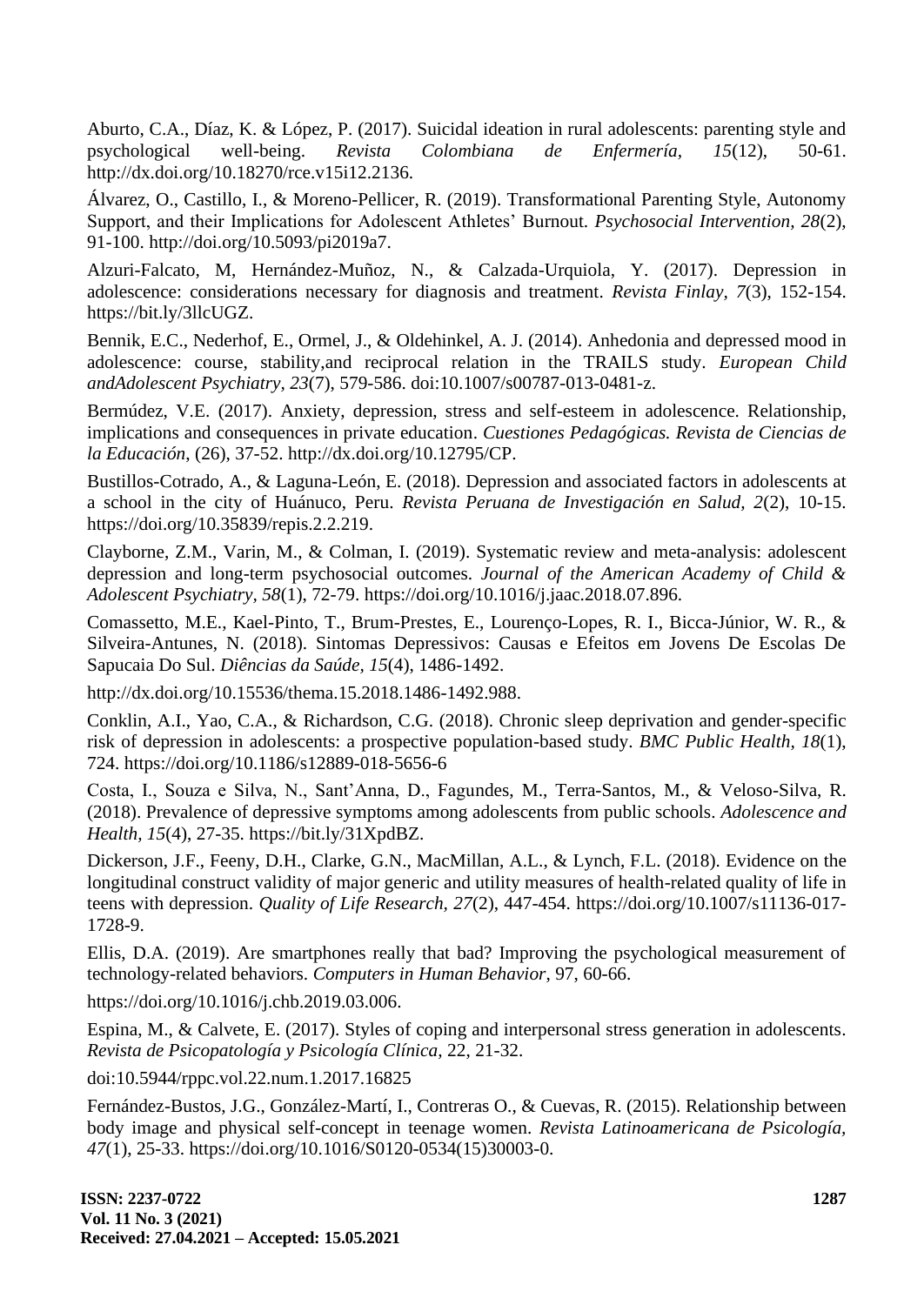García-Cruz, R., Valencia-Ortiz, A.I., Hernández-Martínez, A., & Rocha-Sánchez, T.E. (2017). Ruminative thinking and depression among college students: rething the impact of gender. *Interamerican Journal of Psychology, 51*(3), 406-416. https://bit.ly/3iEXPOJ.

García-Ramos, J. M., Lacalle-Noriega, M., Valbuena-Martínez, M. C., & Polaino-Lorente, A. (2018). Education and family relationships: anxiety, depression and other variables. *Revista Internacional Jurídica y Empresarial*, (1), 21-44. https://doi.org/10.32466/eufv-r.i.j.e.2017.1.292.21-44.

Gonzales-Hernández, J., & Ato-Gil, N. (2019). Relationship of personality traits and physical activity with depression in adolescents. *Revista de Psicología Clínica con Niños y Adolescentes, 6*(1), 29-35. https://bit.ly/34TqPNK.

González-Lugo, S.; Pineda-Domínguez, A. & Gaxiola-Romero, J. C. (2018). Adolescent depression: risk factors and social support as a protective factor. *Universitas Psychologica*, *17*(3), 1-10. https://doi.org/10.11144/Javeriana.upsy17-3.dafr.

Granrud, M.D., Steffenak, A.K.M., & Theander, K. (2019). Gender differences in symptoms of depression among adolescents in Eastern Norway: Results from a cross-sectional study. *Scandinavian journal of public health, 47*(2), 157-165. https://doi.org/10.1177/1403494817715379.

Jin-Jeong, Y., Suh, B., & Gweon, G. (2019). Is smartphone addiction different from Internet addiction? comparison of addiction-risk factors among adolescents. *Behaviour & Information Technology, 39*(5), 578-593. https://doi.org/10.1080/0144929X.2019.1604805.

Keyes, K.M., Gary, D., O'Malley, P.M., Hamilton, A., & Schulenberg, J. (2019). Recent increases in depressive symptoms among US adolescents: trends from 1991 to 2018. *Social Psychiatry and Psychiatric Epidemiology*, 54, 987-996. doi:10.1007/s00127-019-01697-8.

Kim, S.G., Park, J., Kim, H.T., Pan, Z., Lee, Y., & McIntyre, R. S. (2019). The relationship between smartphone addiction and symptoms of depression, anxiety, and attention-deficit/hyperactivity in South Korean adolescents. *Annals of general psychiatry, 18*(1), 1-8. https://doi.org/10.1186/s12991- 019-0224-8.

Lachmann, B., Sindermann, C., Sariyska, R.Y., Luo, R., Melchers, M.C., Becker, B., & Montag, C. (2018). The role of empathy and life satisfaction in internet and smartphone use disorder. *Frontiers in Psychology, 9*(398), 1-11. https://doi.org/10.3389/fpsyg.2018.00398.

Larios, J., Laborde, C. Sánchez, M., Gaviria, G., & Lastre, G. (2017). Characterization of psychosocial risk factors that affect adolescent major depressive disorder. *Ciencia e Innovación en Salud. 4*(2), 1-8. doi: 10.17081/innosa. 4.2.2813.

Louragli, I., Ahami, A.O.T., Mammad, K., & Lamrani, A.C. (2018). Evaluation of the nomophobia's prevalence and its impact on school performance among adolescents in Morocco. *Problems of Psychology in the 21st Century, 12*(2), 84-94. https://doi.org/10.33225/ppc/18.12.84.

McLeod, G.F.H., Horwood, L.J., & Fergusson, D.M. (2016). Adolescent depression, adult mental health and psychosocial outcomes at 30 and 35 years. *Psychological Medicine*, 46, 1401-1412. doi:10.1017/S0033291715002950.

Masselink, M., Van Roeke, E., & Oldehinkel, A.J. (2018). Self-esteem in Early Adolescence as Predictor of Depressive Symptoms in Late Adolescence and Early Adulthood: The Mediating Role of Motivational and Social Factors. *Journal of Youth and Adolescence, 47*(5), 932-946. doi: 10.1007/s10964-017-0727-z.

Mojtabai, R., Olfson, M., & Han, B. (2016). National trends in the prevalence and treatment of depression in adolescents and young adults. *Pediatrics, 138*(6) 1-12. doi:10.1542/peds.2016-1878.